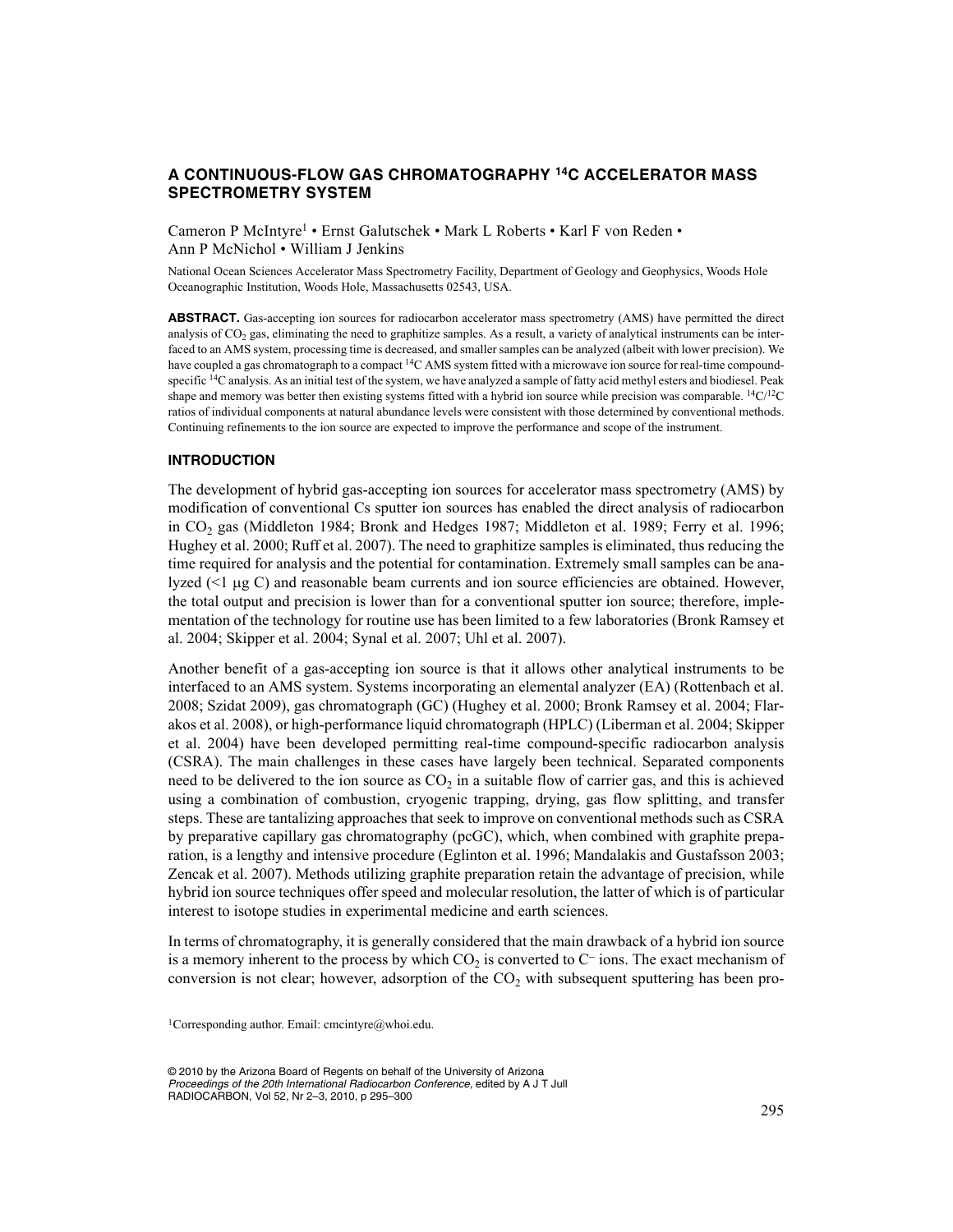# 296 *C P McIntyre et al.*

posed (Bronk and Hedges 1987). Whatever the case, noticeable time periods are observed where the signal decays after  $CO<sub>2</sub>$  has stopped flowing (Bronk Ramsey and Hedges 1995). Careful design of the cathode geometry and gas handling systems has reduced the memory to less than a few seconds, which is sufficient for resolution of chromatographic peaks (Hughey et al. 2000; Kjeldsen et al. 2008). However, there still is a long-term rise in the base line when the same cathode is used for an entire chromatogram.

At the National Ocean Sciences AMS facility (NOSAMS), we have developed a gas accepting ion source with an alternative design for continuous flow GC-AMS (Schneider et al. 2004; Roberts et al. 2007). A 2.45-GHz microwave ion source generates a plasma, which is confined in a solenoidal magnetic field. Sample  $CO<sub>2</sub>$  introduced with Ar carrier gas is ionized and a positive beam is extracted. The positive ion beam is passed through a Mg vapor cell where  $C<sup>-</sup>$  ions are formed via charge transfer collisions, and then injected into the AMS system. Reasonable beam currents are produced and the ion source shows minimal short-term memory and no long-term memory.

Recently, we have developed a novel gas chromatograph-combustion system for our AMS system that allows us to flow match the GC to the AMS system and efficiently deliver micrograms of samples (of C) to the ion source (McIntyre et al. 2009). We have analyzed a variety of compounds and report herein the initial results from operation of the full continuous-flow GC-AMS system.

# **EXPERIMENTAL**

*Instrumentation.* The GC, ion source, and AMS system used are described elsewhere (Roberts et al. 2007, 2010; McIntyre et al. 2009). The GC was connected to the ion source via an open split fitted with an additional capillary that could be actuated in/out of the gas stream to supply reference  $CO<sub>2</sub>$ at 0.38–0.40 mL/min for normalization of the sample data. The flow rate of gas from the GC (Ar + O2) was 0.45–0.47 mL/min and into the ion source was 0.26–0.28 mL/min. Reference gas was injected in 30-s plugs periodically throughout an analytical run. This corresponded to  $1.8 \mu$  umole C per plug, corrected for split ratio. The ion source was optimized for a stable ion beam at 36-kV beam energy using  $100\%$  CO<sub>2</sub>.

*Samples. Fatty acid methyl esters:* A solution of fatty acid methyl esters in hexane was prepared so that  $10-20 \mu$ g C per component was delivered to the ion source in a single injection (Table 1). Losses in the open split were estimated using a simple numerical model (McIntyre et al. 2009). For comparison, the fraction modern (Fm)  $^{14}C$  values of the individual components were determined separately via conventional IRMS and AMS techniques. *Biodiesel:* The biodiesel used (B100, MA distributor A) has been described elsewhere and is known to be modern ( $Fm = 1.0014$ ) (Reddy et al. 2008). It contains 3 main components that are fatty acid methyl esters of carbon number 14, 16, and 18. These are referred to as biodiesel peaks 1, 2, and 3, respectively. A solution of biodiesel in hexane was prepared with 2 internal standards that contained no  ${}^{14}C$  (decane, tetracosane), and 2 that were modern (methyl dodecanoate, methyl tricosanoate). A single injection was performed such that 10–30 μg C per component was delivered to the ion source (Table 1).

*Data acquisition and processing.* The 3 carbon isotopes were injected into the accelerator sequentially at a rate of 10 Hz, and data from individual peaks were time-sorted and statistically combined. Fraction modern <sup>14</sup>C values for the separated components were calculated using the ion currents for  $12C$  and  $13C$ , and  $14C$  counts. Peaks were background subtracted and normalized to the reference gas, which was known to be modern (Fm  $= 1.0698$ ).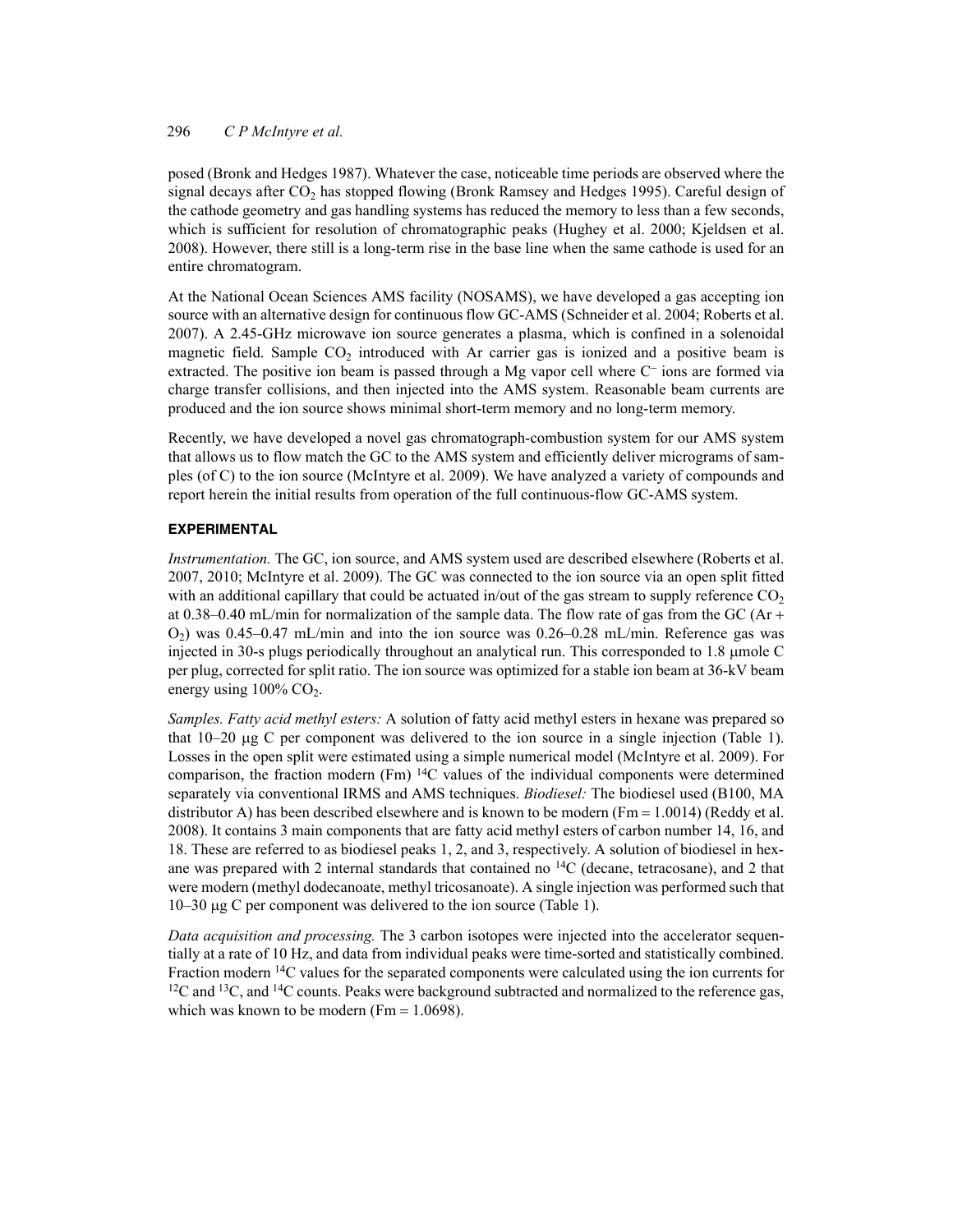|                                 | C delivered to AMS Fm |                                         |      | Fm     |                          |
|---------------------------------|-----------------------|-----------------------------------------|------|--------|--------------------------|
| Sample/Component                | $(estimated \mu g)$   | (via GC-AMS) Error (via graphite) Error |      |        |                          |
| <b>Fatty acid methyl esters</b> |                       |                                         |      |        |                          |
| Methyl decanoate (10)           | 15                    | 1.04                                    | 0.09 | 1.028  | 0.004                    |
| Methyl dodecanoate (12)         | 12                    | 1.03                                    | 0.11 | 0.993  | 0.004                    |
| Methyl tetradecanoate (14)      | 15                    | 1.13                                    | 0.10 | 1.071  | 0.005                    |
| Methyl hexadecanoate (16)       | 15                    | 0.90                                    | 0.09 | 1.001  | 0.004                    |
| Methyl heptadecanoate (17)      | 14                    | 0.97                                    | 0.10 | 1.034  | 0.004                    |
| Methyl octadecanote (18)        | 17                    | 0.93                                    | 0.09 | 1.006  | 0.006                    |
| Methyl nonadecanoate (19)       | 16                    | 1.47                                    | 0.11 | 1.280  | 0.005                    |
| <b>Biodiesel</b>                |                       |                                         |      |        |                          |
| Decane                          | 20                    | 0.01                                    | 0.02 | Fossil |                          |
| Methyl dodecanoate              | 19                    | 1.03                                    | 0.08 | 0.993  | 0.004                    |
| Biodiesel peak 1                | 1                     | 0.52                                    | 0.43 | Modern |                          |
| Biodiesel peak 2                | 10                    | 0.95                                    | 0.11 | Modern |                          |
| Biodiesel peak 3                | 25                    | 1.06                                    | 0.06 | Modern | $\overline{\phantom{0}}$ |
| Tetracosane                     | 21                    | 0.00                                    | 0.01 | Fossil |                          |
| Methyl tricosanoate             | 18                    | 0.71                                    | 0.06 | 0.651  | 0.003                    |

Table 1 14C analysis of fatty acids and biodiesel by GC-AMS and conventional AMS.

#### **RESULTS**

Traces of the <sup>12</sup>C and <sup>13</sup>C ion currents and <sup>14</sup>C counts from the analysis of the fatty acid methyl ester sample are shown in Figure 1. The  ${}^{14}C$  Fm values of each component as determined by the continuous-flow GC-AMS system and conventional methods, and the estimated  $\mu$ g of C delivered to the ion source are given in Table 1. The peaks for individual components were 20–25 s wide with a Gaussian shape that was slightly fronted and tailed. The reference gas peaks were plug shaped and the signal decayed exponentially to background levels within 6 s with a time constant of 1 s.  ${}^{12}C^+$  currents of up to 1  $\mu$ A per component were recorded for the fatty acid methyl ester sample (s/n  $\sim$ 20) and up to 2  $\mu$ A per component for the biodiesel sample (s/n ~40). Background signals were  $0 \pm 0.01$ –0.03  $\mu$ A for <sup>12</sup>C and 2 ± 1 counts/min for <sup>14</sup>C. Precision of the Fm values ranged from 6–11% for modern peaks containing more than 10  $\mu$ g C. <sup>14</sup>C counts recorded per component were 100–190 for the fatty acid methyl ester sample, 80–310 for the biodiesel sample (biodiesel peak 1 was 4 counts), and 250– 350 per plug of reference gas. Overall system efficiency for conversion of the reference gas to  ${}^{12}C^+$ was approximately 0.02% with a source efficiency of about 0.1%. In Figure 1, a spike is evident at 850 s due to an electrical breakdown in the ion source.

### **DISCUSSION**

The purpose of this work was an initial test of the full continuous-flow GC-AMS system. The gas chromatograph-combustion system, microwave gas ion source, and compact  ${}^{14}C$  AMS system were successfully coupled and we were able to perform compound-specific <sup>14</sup>C analysis at natural abundance levels for a variety of samples. For the samples analyzed here, the chromatographic peaks were well resolved and the Fm values of the individual components were consistent with those determined by conventional methods. The fatty acid methyl esters and biodiesel were modern while the petrogenic components (decane and tetracosane) were  ${}^{14}C$ -dead. The fatty acid methyl ester, methyl nonadecanoate (19), was taken from a container that was approximately 30 yr old and contained elevated levels of 14C derived from nuclear weapons testing.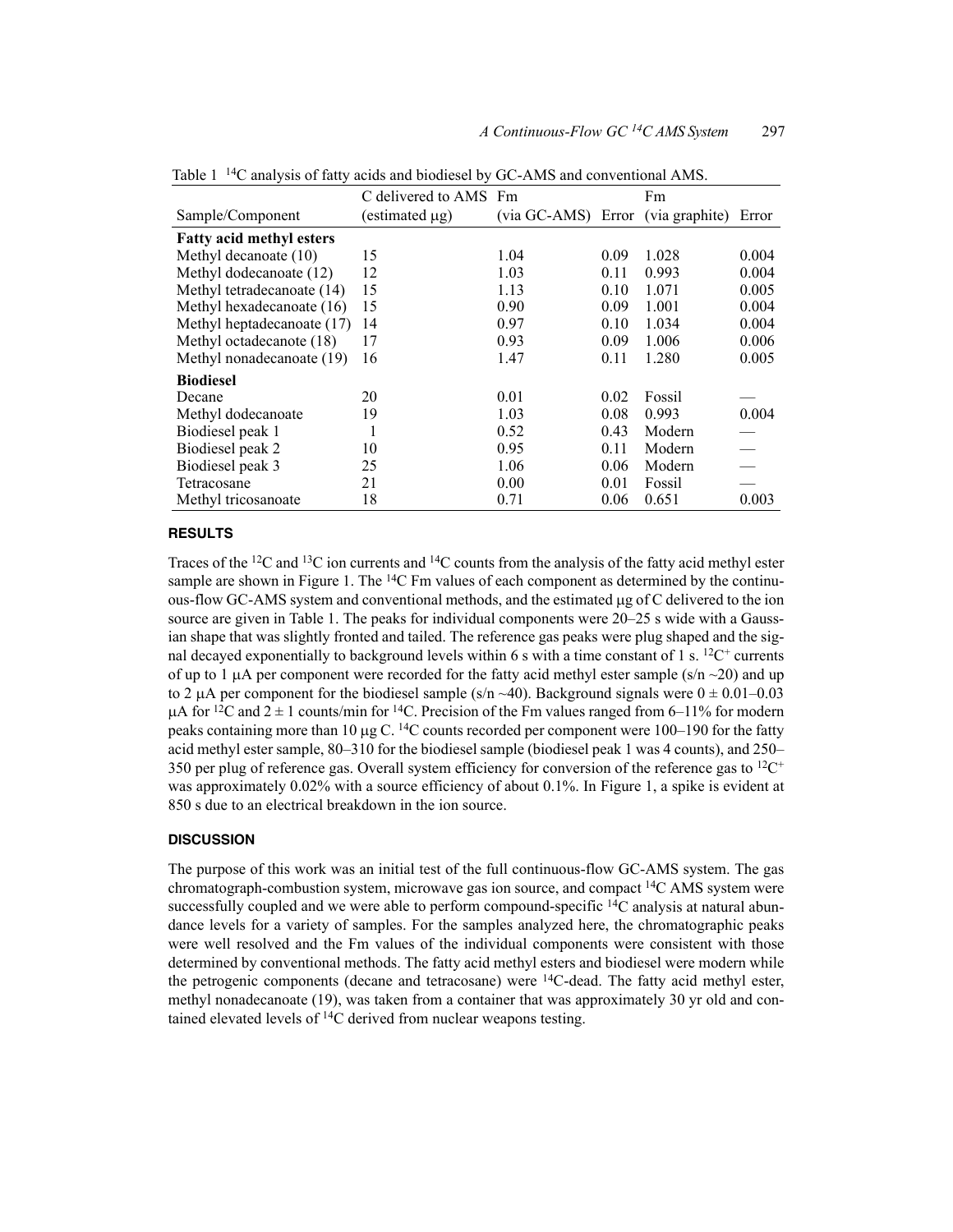

Figure 1 Compound-specific 14C analysis of fatty acid methyl esters using continuous-flow gas chromatography 14C accelerator mass spectrometry. Components, amount C analyzed, and Fm values are given in Table 1. Reference gas peaks are labeled with an R.

The signal for the reference gas pulse rose immediately with minimal exponential behavior, and decayed with a constant that was comparable to a hybrid source. No long-term memory occurred over the course of a run, and this was clearly an advantage of the microwave source. The lower efficiency of the source and the split ratio of 0.59 meant that a larger quantity of sample had to be injected into the GC. For these samples, we deliberately overloaded the analytical column to ensure that sufficient carbon was delivered to the ion source, so that the peaks were at least 15 s wide for data acquisition. This resulted in some chromatographic fronting and tailing of the peaks but in general, the system produced good peak shapes and resolution. The samples were reinjected several times and the results were reproducible. The response of signal to short pulses of gas and a linearity test was not investigated here.

The precision of a  $^{14}C$  measurement is a function of the sample size and system efficiency and at natural abundance levels it is limited by counting statistics. GC-AMS systems with hybrid ion sources have an upper limit of around  $1 \mu g$  C and ion source efficiencies of up to 10%, which result in a precision of ~10% per component for modern samples (Bronk Ramsey et al. 2004; Kjeldsen et al. 2008). Here, a comparable precision was obtained because, even though the ion source had a lower efficiency, it could accept a larger amount of  $CO<sub>2</sub>$ . Only 1 component (biodiesel peak 1) was under 10 g C, so the performance with very small-sized samples could not be accurately assessed. Whatever the case, hybrid gas ion sources retain a clear advantage here. The efficiency of the ion source for these first experiments was less than anticipated; however, continuing refinements are expected to provide further gains in this area. This would allow us to analyze smaller and older samples with greater precision and perform better chromatography. Background signals were not accurately determined here, but the signal to noise ratios (>20) were sufficient for determining  $\frac{14C}{12C}$  ratios. These findings reinforce the point that gas ion sources (in general) are well suited to small samples, and demonstrates that our system is thoroughly competitive for CRSA.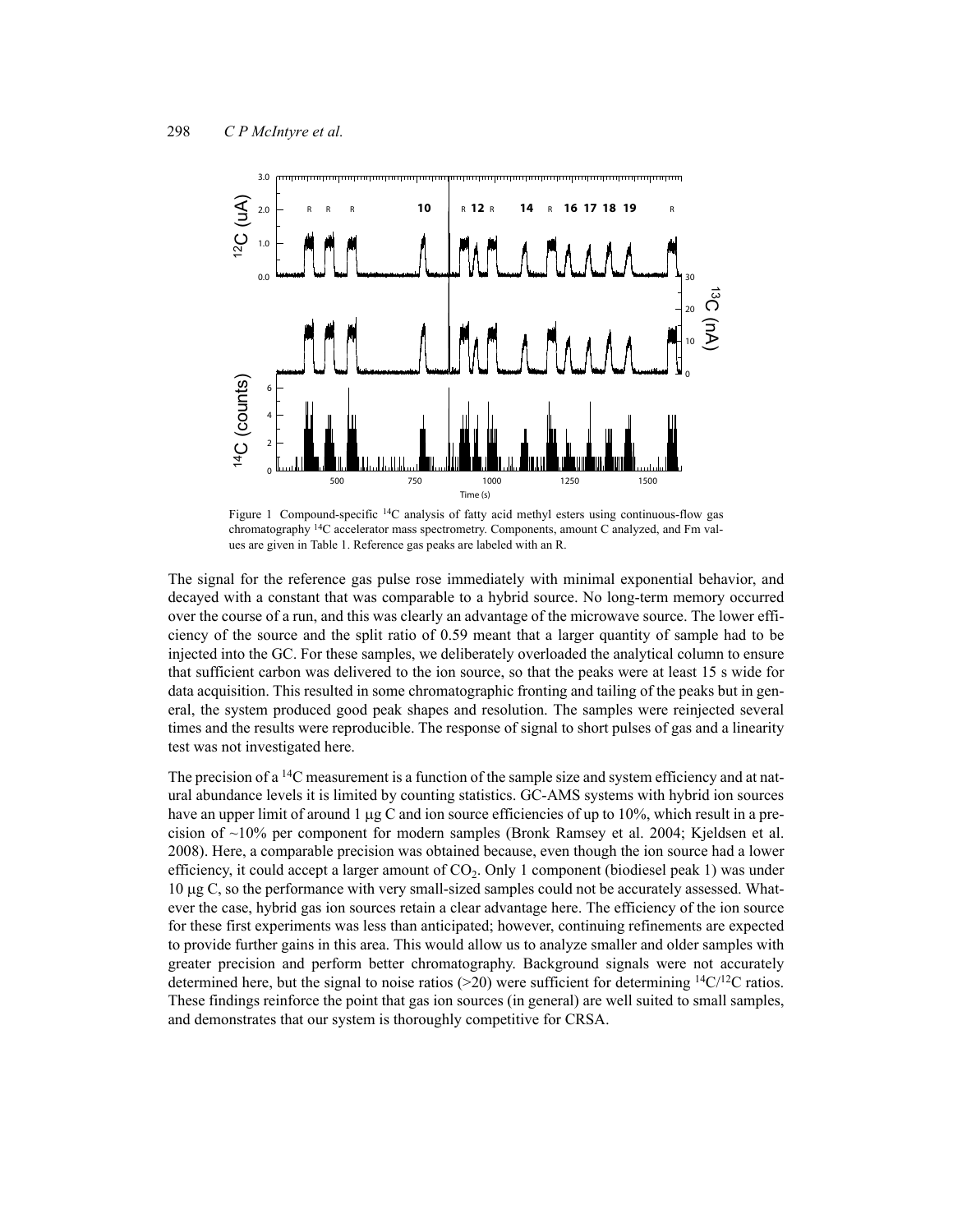The gas flow rate for the ion source was tested in the range  $200-500 \mu L/min$ . In practical terms, this makes it easier to interface to other analytical systems. Higher flow rates mean that larger capillaries can be used in gas handling systems, and extra-column peak broadening and tailing are easier to manage. The ion source has virtually no memory and generating data is currently limited by the speed of sample introduction and length of data acquisition. The novel aspect of this system is its GC interface; however, we are also looking other interfaces such as a gas bench and elemental analyzer. These would require some form of  $CO<sub>2</sub>$  trapping and therefore would not be a truly real-time analysis. Theoretically, however, with a recycle time of 15 min per sample it would be reasonable to expect to be able to analyze 20–30 samples per day or more with an automated system. The gas chromatograph can readily process 8 samples a day for CSRA. With improvements to the efficiency of the ion source, the scope of the instrument will correspondingly grow.

Feasible environmental and biomedical studies at the precision level obtained in this study include reconnaissance surveys, source apportionment, and tracer studies. Reconnaissance surveys of large numbers of samples at lower precision are of interest to the oceanographic community to help understand processes at a global scale and identify individual samples for high-precision measurements. Source apportionment studies of biogenic and fossil carbon are useful for identifying fuel spills and determining biofuel composition. Tracer studies can utilize enriched compounds to track environmental processes or the fate of chemicals in humans. At enriched levels, more  $^{14}C$  can be counted and therefore smaller sample sizes could be analyzed, a higher precision obtained and better chromatography performed.

# **CONCLUSIONS**

The results presented here clearly demonstrate that the complete continuous-flow GC-AMS system is capable of performing compound-specific  $\rm{^{14}C}$  analysis at natural abundance levels. The gas chromatographic interface and ion source are completely novel approaches and the system represents a significant breakthrough in  $14C$  analysis. The system has better peak shape and memory than existing GC-AMS systems and a comparable precision that would make it useful for environmental and biomedical applications. Conventional hybrid sources are still more suitable for small samples. Continuing refinement of the ion source is expected to bring additional gains in efficiency, precision, and chromatographic performance. The high sample capacity and acceptance flow rate of the ion source make it compatible with a variety of analytical instruments.

### **ACKNOWLEDGMENTS**

This work was performed under NSF Cooperative Agreement Number OCE-0753487. The authors would like to thank Bob Schneider, John Hayes, Chris Reddy, and Sean Sylva for their help and discussion on technical and theoretical aspects.

#### **REFERENCES**

- Bronk CR, Hedges REM. 1987. A gas ion source for radiocarbon dating. *Nuclear Instruments and Methods in Physics Research B* 29(1–2):45–9.
- Bronk Ramsey C, Hedges REM. 1995. Radiocarbon with gas chromatography. *Radiocarbon* 37(2):711–6.
- Bronk Ramsey C, Ditchfield P, Humm M. 2004. Using a gas ion source for radiocarbon AMS and GC-AMS. *Radiocarbon* 46(1):25–32.
- Eglinton TI, Aluwihare LI, Bauer JE, Druffel ERM, Mc-Nichol AP. 1996. Gas chromatographic isolation of in-

dividual compounds from complex matrices for radiocarbon dating. *Analytical Chemistry* 68(5):904–12.

- Ferry JA, Loger RL, Norton GA, Raatz JE. 1996. Multiple gas feed cathode negative ion source for gas sample AMS. *Nuclear Instruments and Methods in Physics Research B* 382(1–2):316–20.
- Flarakos J, Liberman RG, Tannenbaum SR, Skipper PL. 2008. Integration of continuous-flow accelerator mass spectrometry with chromatography and mass-selective detection. *Analytical Chemistry* 80(13):5079–85.